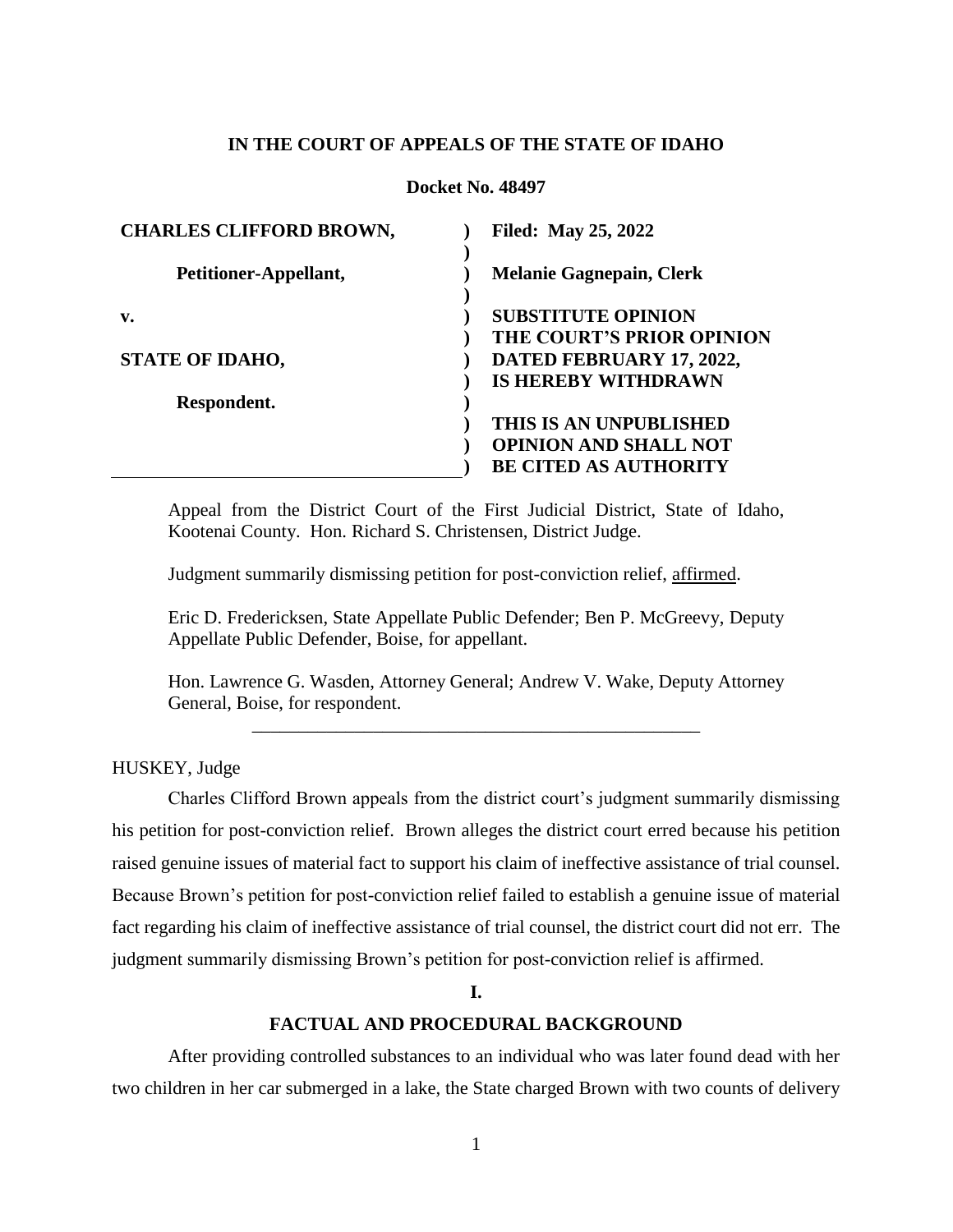of a controlled substance, both felonies. Pursuant to a plea agreement, in exchange for Brown's guilty plea to one count of delivery of a controlled substance, the State agreed to dismiss the remaining charge and recommend a unified sentence not to exceed fifteen years, with four years determinate. At the change of plea hearing, the district court inquired about Brown's mental health, and Brown told the court he did not currently suffer from any mental impairment that could limit his ability to understand the proceedings. The district court accepted Brown's guilty plea, ordered a presentence investigation report (PSI), and set the matter for sentencing.

Brown's PSI included various information about his mental health history. Brown described his mental health as "not in the best of condition" and reported that as part of the process for qualifying for social security disability, he had a psychological evaluation. He was diagnosed with "some sort of mental health problem," but was not prescribed medication and he was unsure what the diagnosis was. Brown suggested the presentence investigator could obtain his evaluation record by contacting the social security office, and the presentence investigator indicated that the request had been made. Brown stated that he believed he had depression and anxiety and that his father had schizophrenia, but Brown knew of no other family members with a history of mental health problems. However, the PSI indicated that Brown's sister reported Brown, like his father and grandfather, had been diagnosed with schizophrenia.

The GAIN-I core assessment accompanying the PSI indicated that Brown scored in the moderate range of the internal mental distress scale, but concluded Brown's "current risk to himself and the community is not considered higher if he does not receive ongoing mental health services." The mental health professional who reviewed the GAIN-I core assessment concluded that Brown did not meet the criteria for severe mental illness or other mental health needs, but recommended a referral to a qualified mental health professional if Brown subsequently reported or exhibited debilitating symptoms associated with his mental health. Taking all the information from the PSI into account, the PSI recommended the trial court sentence Brown to a period of incarceration.

At the sentencing hearing, Brown's counsel argued Brown should receive a suspended sentence or a period of retained jurisdiction. Brown's counsel did not mention that Brown was impacted by any mental health issues, however, Brown gave a statement to the trial court and disclosed that he suffered from schizophrenia and would benefit from counseling and therapy. Brown additionally expressed contrition for his actions, stating: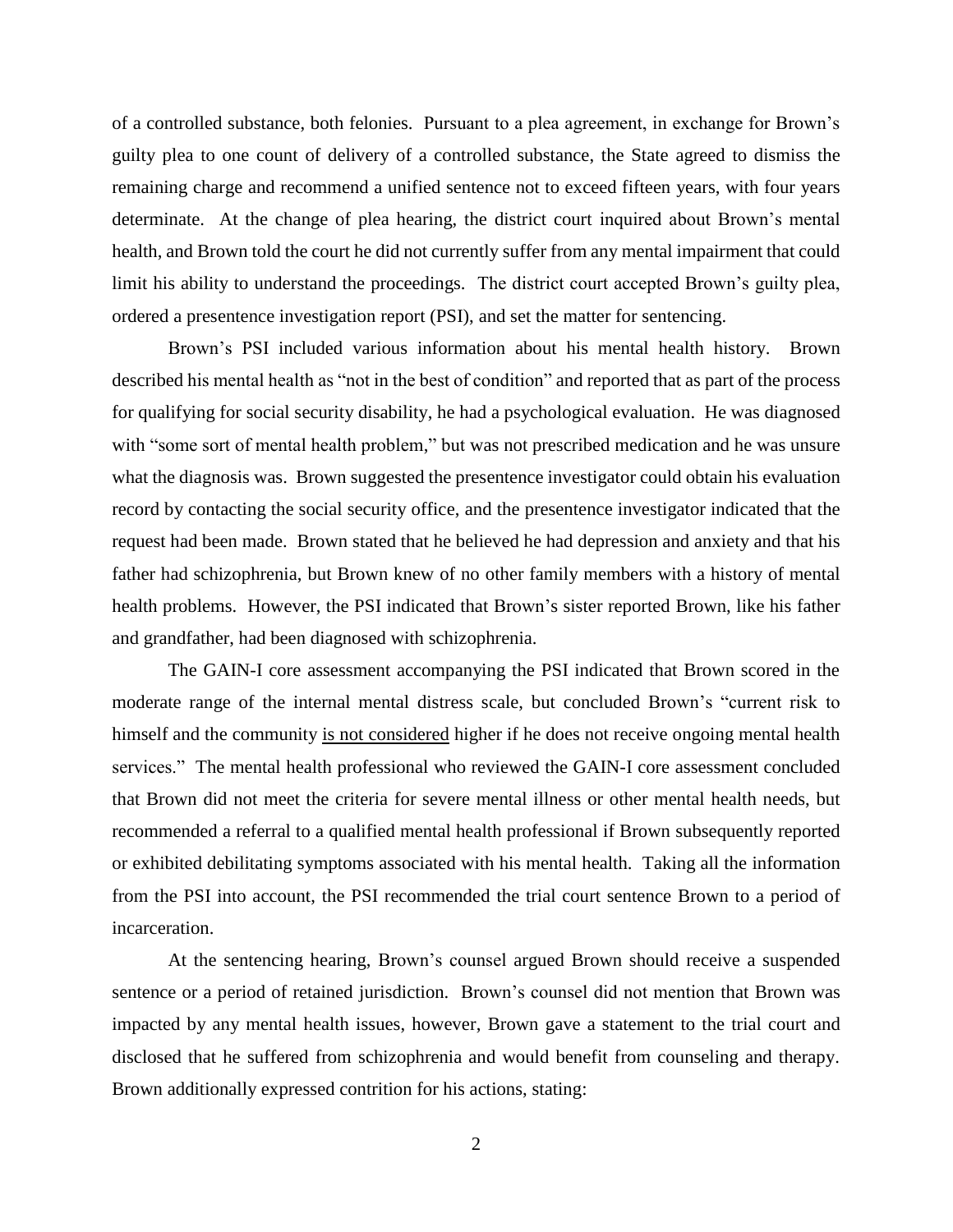I beat myself up so bad over this, that there was a time I was sitting in my apartment with a gun to my head and in my mouth where I was going to take my own life because of this.

. . . I didn't know what else to do.

The trial court noted the facts of the case and discussed why the legislature decided that people who deliver controlled substances should be punished more severely than those who merely use drugs. The trial court stated that drug use in the country was at a crisis, those who deliver drugs commit a violent offense, and it was the court's role to protect the public. Although the trial court recognized how Brown had benefitted from his time in the Good Samaritan program, it found it "would depreciate the seriousness of the offense, the delivery, by not imposing a prison term in this case." The trial court imposed a unified sentence of fifteen years, with four years determinate.

Brown timely appealed. Brown argued the trial court abused its discretion by imposing an excessive sentence in light of mitigating factors, including his remorse, acceptance of responsibility for the offense, amenability to treatment, mental health, physical condition, and substance abuse issues. This Court affirmed the judgment of conviction and sentence in an unpublished opinion. *State v. Brown*, Docket No. 46660 (Ct. App. June 18, 2019).

Brown subsequently filed an Idaho Criminal Rule 35 motion for a reduction of his sentence. The trial court denied Brown's Rule 35 motion. Brown appealed and this Court affirmed the denial of Brown's Rule 35 motion in an unpublished opinion. *State v. Brown*, Docket No. 47160 (Ct. App. Feb. 19, 2020).

Brown filed a petition for post-conviction relief alleging, in part, ineffective assistance of trial counsel for failing to request a mental health evaluation and obtain his mental health records prior to sentencing.<sup>1</sup> In the accompanying affidavit, Brown attested that, because of his extensive mental health history, he pleaded with his trial counsel to obtain a current mental health evaluation and his social security disability records. Brown alleged that had his trial counsel obtained these documents, he would have met the criteria for mental health court or, alternatively, would have been placed on probation. The district court appointed Brown post-conviction counsel, and the State moved for summary dismissal of the petition.<sup>2</sup> After a hearing, the district court found that

 $\overline{a}$ 

Brown's petition for post-conviction relief alleged other ineffective assistance of counsel claims, which are not the subject of this appeal.

<sup>&</sup>lt;sup>2</sup> Although the State's motion for summary dismissal is not in the appellate record, the record contains both Brown's response to the motion and the State's reply.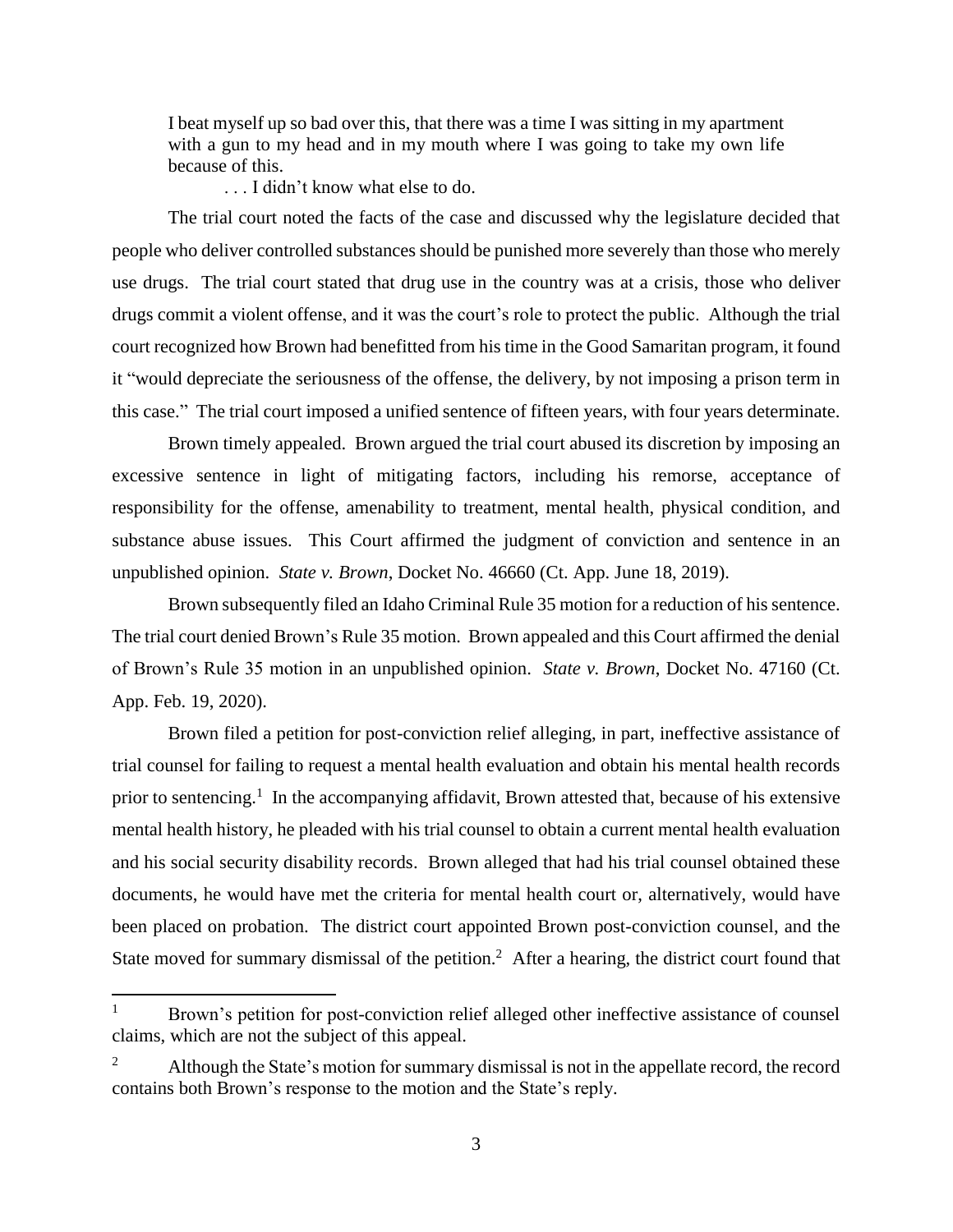Brown failed to submit evidence showing a genuine issue of material fact that his trial counsel provided deficient representation by failing to request a mental health evaluation and obtain his mental health records or that Brown was prejudiced by any deficiency. Accordingly, the district court summarily dismissed Brown's petition for post-conviction relief. Brown timely appealed. This Court issued an opinion on February 17, 2022, affirming the district court's judgment summarily dismissing Brown's post-conviction petition. Brown filed a timely petition for rehearing followed by a brief in support arguing the opinion erroneously relied on the transcript of the Rule 35 motion proceeding which was not before the district court but was included in the appellate record. Brown asks this Court to grant the petition for rehearing, vacate the district court's order summarily dismissing his petition for post-conviction relief on the issue of whether his trial counsel provided ineffective assistance in failing to investigate his mental health, vacate his judgment, and remand the matter for an evidentiary hearing.

#### **II.**

# **STANDARD OF REVIEW**

Idaho Code § 19-4906 authorizes summary dismissal of a petition for post-conviction relief, either pursuant to a motion by a party or upon the court's own initiative, if it appears from the pleadings, depositions, answers to interrogatories, and admissions and agreements of fact, together with any affidavits submitted, that there is no genuine issue of material fact and the moving party is entitled to judgment as a matter of law. When considering summary dismissal, the district court must construe disputed facts in the petitioner's favor, but the court is not required to accept either the petitioner's mere conclusory allegations, unsupported by admissible evidence, or the petitioner's conclusions of law. *Roman v. State*, 125 Idaho 644, 647, 873 P.2d 898, 901 (Ct. App. 1994); *Baruth v. Gardner*, 110 Idaho 156, 159, 715 P.2d 369, 372 (Ct. App. 1986). Moreover, the district court, as the trier of fact, is not constrained to draw inferences in favor of the party opposing the motion for summary disposition; rather, the district court is free to arrive at the most probable inferences to be drawn from uncontroverted evidence. *Hayes v. State*, 146 Idaho 353, 355, 195 P.3d 712, 714 (Ct. App. 2008). Such inferences will not be disturbed on appeal if the uncontroverted evidence is sufficient to justify them. *Id.*

Claims may be summarily dismissed if the petitioner's allegations are clearly disproven by the record of the criminal proceedings, if the petitioner has not presented evidence making a prima facie case as to each essential element of the claims, or if the petitioner's allegations do not justify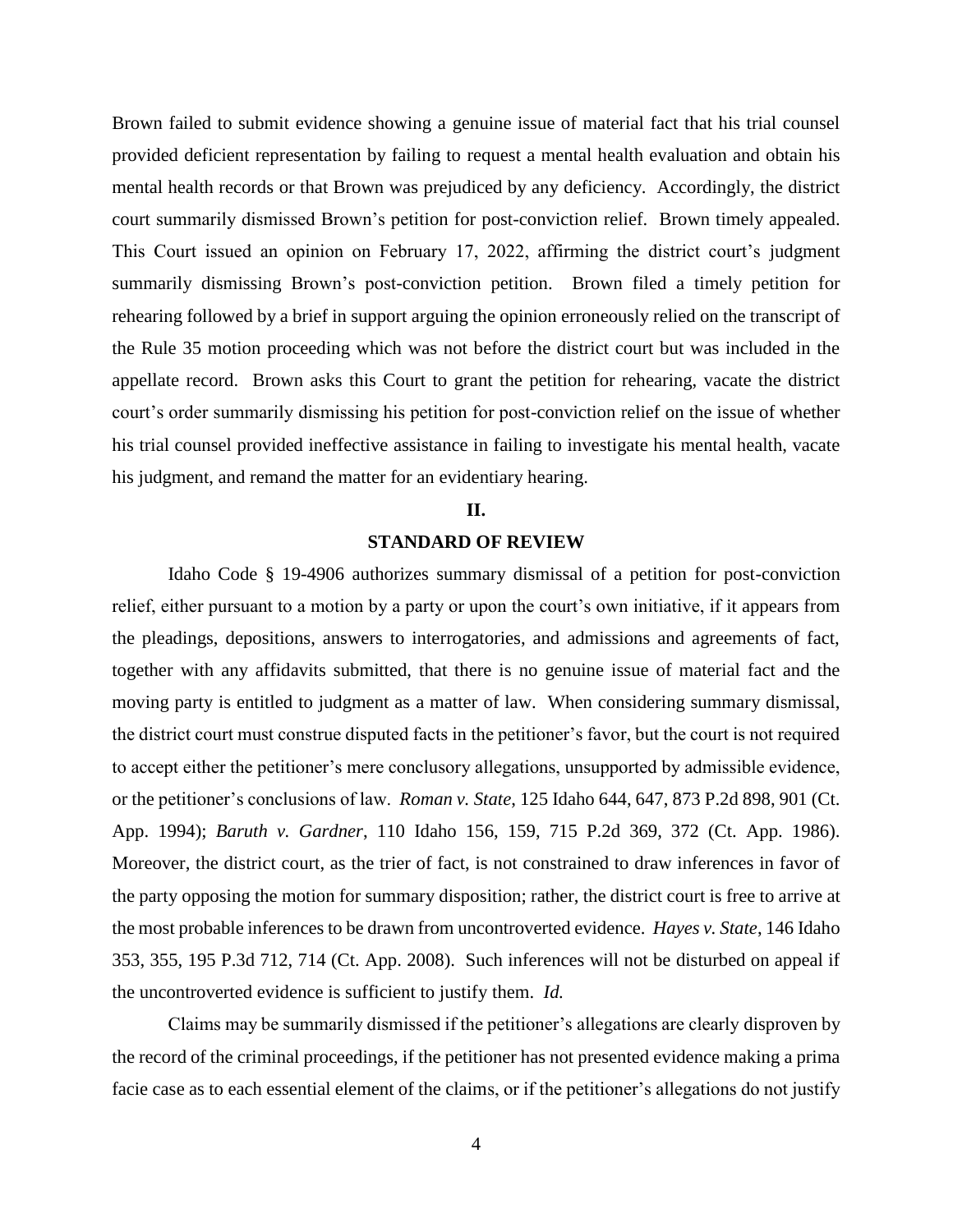relief as a matter of law. *Kelly v. State*, 149 Idaho 517, 521, 236 P.3d 1277, 1281 (2010); *DeRushé v. State*, 146 Idaho 599, 603, 200 P.3d 1148, 1152 (2009). Thus, summary dismissal of a claim for post-conviction relief is appropriate when the court can conclude, as a matter of law, that the petitioner is not entitled to relief even with all disputed facts construed in the petitioner's favor. For this reason, summary dismissal of a post-conviction petition may be appropriate even when the state does not controvert the petitioner's evidence. *See Roman*, 125 Idaho at 647, 873 P.2d at 901.

Conversely, if the petition, affidavits, and other evidence supporting the petition allege facts that, if true, would entitle the petitioner to relief, the post-conviction claim may not be summarily dismissed. *Charboneau v. State*, 140 Idaho 789, 792, 102 P.3d 1108, 1111 (2004); *Sheahan v. State*, 146 Idaho 101, 104, 190 P.3d 920, 923 (Ct. App. 2008). If a genuine issue of material fact is presented, an evidentiary hearing must be conducted to resolve the factual issues. *Goodwin*, 138 Idaho at 272, 61 P.3d at 629.

On appeal from an order of summary dismissal, we apply the same standards utilized by the trial courts and examine whether the petitioner's admissible evidence asserts facts which, if true, would entitle the petitioner to relief. *Ridgley v. State*, 148 Idaho 671, 675, 227 P.3d 925, 929 (2010); *Sheahan*, 146 Idaho at 104, 190 P.3d at 923. Over questions of law, we exercise free review. *Rhoades*, 148 Idaho at 250, 220 P.3d at 1069; *Downing v. State*, 136 Idaho 367, 370, 33 P.3d 841, 844 (Ct. App. 2001).

#### **III.**

### **ANALYSIS**

#### **A. Petition for Rehearing**

Brown's argument in his petition for rehearing is that this Court erred in relying, in part, on the Rule 35 motion hearing transcript (Rule 35 transcript) from the underlying criminal case because that transcript was not presented as an exhibit to or judicially noticed by the district court in the post-conviction case. Nonetheless, that transcript was part of the properly settled record in Brown's current appeal and Brown had multiple opportunities to remove the transcript from the record. First, after the record was served on the parties, Brown did not file an objection to the Rule 35 transcript being included in the clerk's record. I.A.R. 29(a). Second, once the clerk's record was settled, Brown had the opportunity to move the Supreme Court to delete the Rule 35 transcript from the record pursuant to I.A.R. 30, but he did not do so. Third, Brown again had the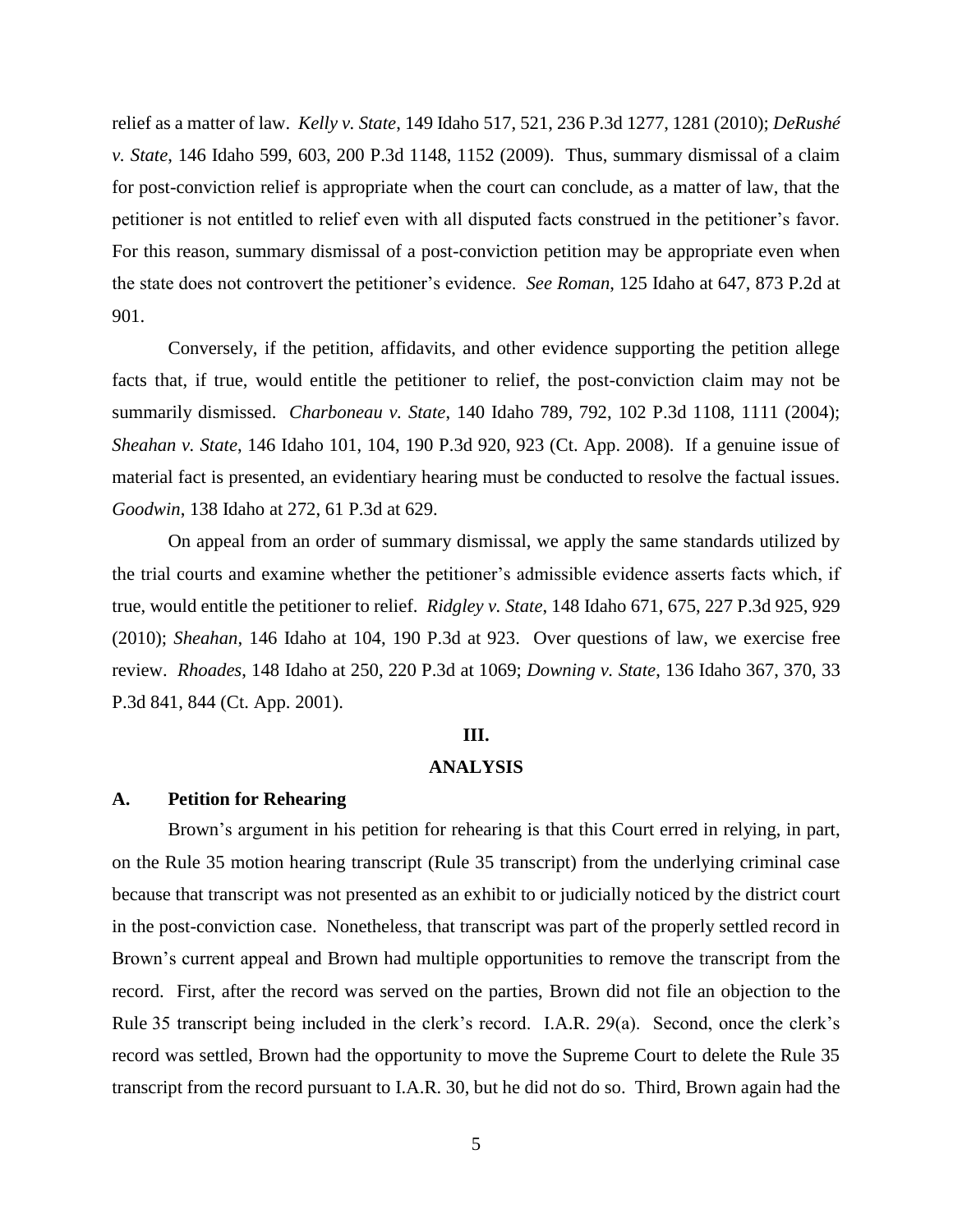opportunity to address what he contends to be the improper inclusion of the Rule 35 transcript in his briefing, however, he did not. Fourth, despite the State explicitly citing to and relying on the Rule 35 transcript in its respondent's brief, Brown did not address the State's reliance on the Rule 35 transcript in his reply brief, nor did he make any other argument that this Court should not consider the transcript. A party waives an issue on appeal if either authority or argument is lacking. *State v. Zichko*, 129 Idaho 259, 263, 923 P.2d 966, 970 (1996). Consequently, he has waived any claim that the transcript was improperly before this Court, and we decline to exclude a document from a properly settled record.

Rehearing is not warranted in this case because even without considering the Rule 35 transcript, Brown did not establish a genuine issue of material fact regarding his ineffective assistance of counsel claim. For these reasons, we deny the petition for rehearing.

## **B. The District Court Did Not Err in Dismissing the Petition for Post-Conviction Relief**

Brown alleges the district court erred in summarily dismissing his petition for postconviction relief because he raised a genuine issue of material fact concerning whether, in failing to request a mental health evaluation and obtain his mental health records prior to sentencing, his trial counsel's performance was deficient and whether the deficiency prejudiced his case. Specifically, Brown argues the information contained in his PSI, his statements at sentencing, and his post-conviction affidavit, combined with evidence that Brown received social security disability for a mental health diagnosis, had schizophrenia, and reported suicidal ideation and a suicide attempt, demonstrated a need for his trial counsel to investigate his mental health condition. Brown argues that he was prejudiced because had his trial counsel obtained a current mental health evaluation and his social security records, he would have received a lesser sentence.<sup>3</sup> In response, the State argues that the district court did not err in summarily dismissing Brown's petition for post-conviction relief.

A claim of ineffective assistance of counsel may properly be brought under the Uniform Post-Conviction Procedure Act. *Barcella v. State*, 148 Idaho 469, 477, 224 P.3d 536, 544 (Ct. App. 2009). To prevail on an ineffective assistance of counsel claim, the petitioner must show that the attorney's performance was deficient and that the petitioner was prejudiced by the deficiency. *Strickland v. Washington*, 466 U.S. 668, 687-88 (1984); *Self v. State*, 145 Idaho 578,

 $\overline{a}$ 

 $3$  Neither incident to his Rule 35 motion nor the petition for post-conviction relief has Brown submitted a mental health evaluation, mental health records, or social security records.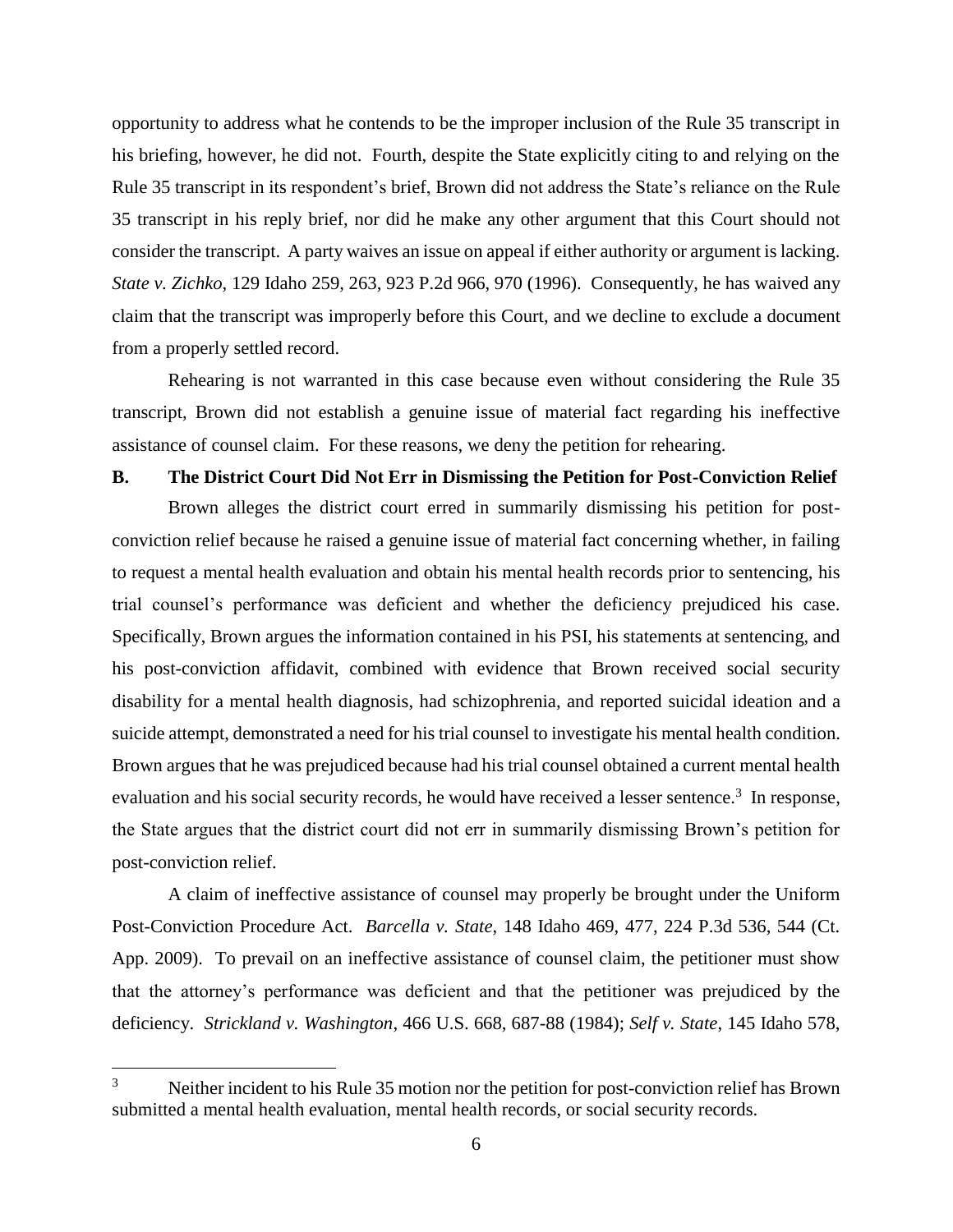580, 181 P.3d 504, 506 (Ct. App. 2007). To establish a deficiency, the petitioner has the burden of showing that the attorney's representation fell below an objective standard of reasonableness. *Aragon v. State*, 114 Idaho 758, 760, 760 P.2d 1174, 1176 (1988); *Knutsen v. State*, 144 Idaho 433, 442, 163 P.3d 222, 231 (Ct. App. 2007). To establish prejudice, the petitioner must show a reasonable probability that, but for the attorney's deficient performance, the outcome of the trial would have been different. *Aragon*, 114 Idaho at 761, 760 P.2d at 1177; *Knutsen*, 144 Idaho at 442, 163 P.3d at 231. This Court has long adhered to the proposition that tactical or strategic decisions of trial counsel will not be second-guessed on appeal unless those decisions are based on inadequate preparation, ignorance of relevant law, or other shortcomings capable of objective evaluation. *Gonzales v. State*, 151 Idaho 168, 172, 254 P.3d 69, 73 (Ct. App. 2011).

To survive a motion for summary dismissal, post-conviction relief claims based upon ineffective assistance of counsel must establish the existence of material issues of fact as to both the deficient performance and prejudice prongs. *Marsalis v. State*, 166 Idaho 334, 340, 458 P.3d 203, 209 (2020).Courts need not address the performance component first "[i]f it is easier to dispose of an ineffectiveness claim on the ground of lack of sufficient prejudice, which we expect will often be so, that course should be followed." *Strickland*, 466 U.S. at 697.

Here, we need not address whether Brown's trial counsel's performance was deficient because Brown failed to demonstrate a genuine issue of material fact that but for his counsel's alleged failures, the result of his sentencing would have been different. In its order summarily dismissing Brown's petition for post-conviction relief, the district court concluded that because Brown did not provide admissible evidence of his schizophrenia diagnosis with the petition, he could not establish a genuine issue of material fact that, but for the alleged deficiency, the outcome of the case would have been different. The district court did not err.

In Brown's petition, he alleges that had his trial counsel requested a mental health evaluation and obtained his mental health records, Brown would have either been admitted to mental health court, received a probation sentence, or otherwise been subjected to a different sentence. We are not persuaded. First, Brown does not provide evidence that he would have received a different sentence had his trial counsel obtained a current mental health evaluation and Brown's mental health records prior to sentencing, and Brown's conclusory, speculative assertion that sentencing in general may have been different does not create a material dispute of fact. *See Hall v. State*, 156 Idaho 125, 132, 320 P.3d 1284, 1291 (Ct. App. 2014) (holding post-conviction petition is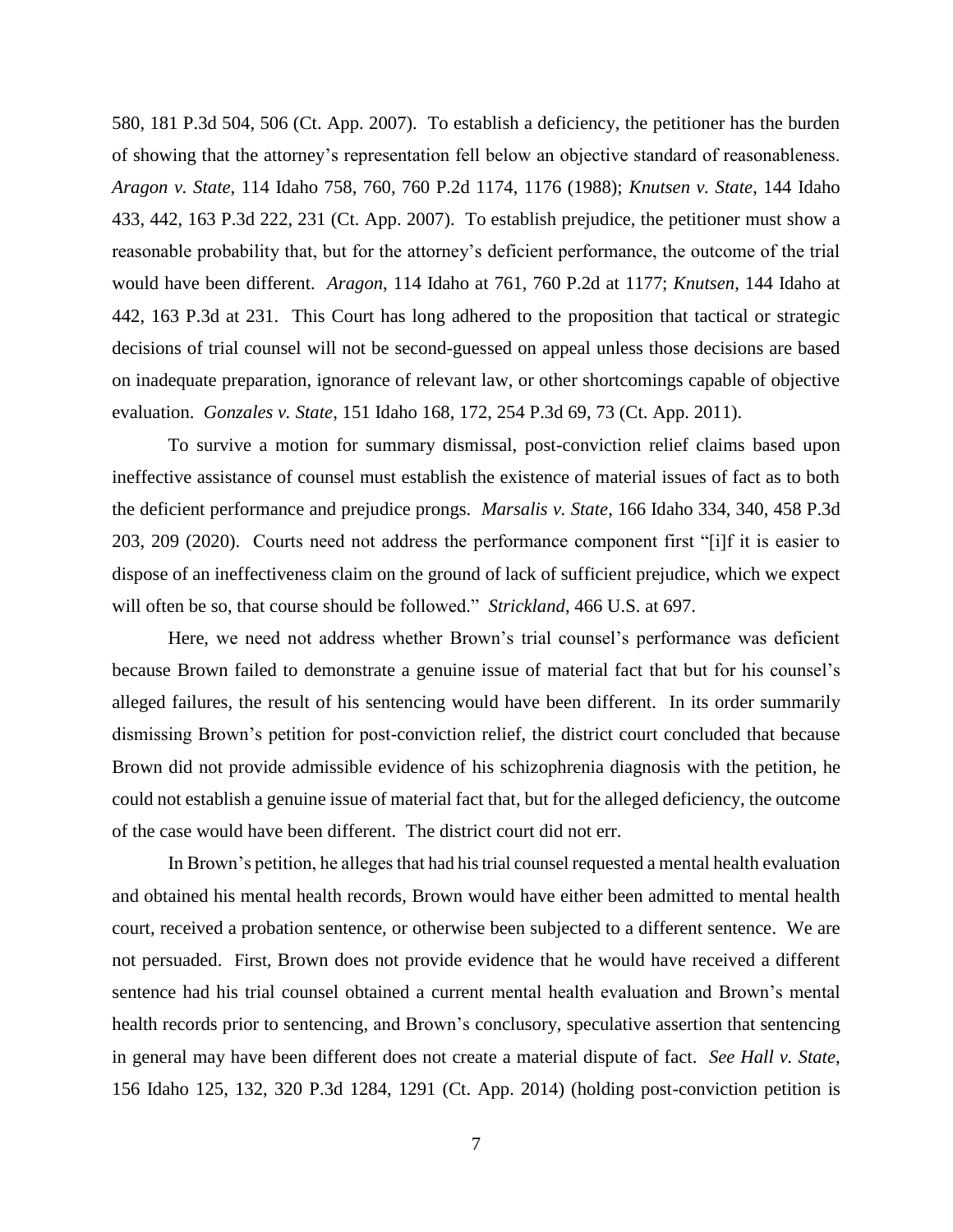subject to summary dismissal when claim is based on nothing more than speculation). Second, pursuant to I.C. § 19-5609(1), there is no right to admission into mental health court. Thus, even if Brown had a qualifying diagnosis and trial counsel requested a referral, there is no showing of a reasonable probability the trial court would have ordered that referral. *See Eddington v. State*, 162 Idaho 812, 823, 405 P.3d 597, 608 (Ct. App. 2017).

Third, Brown's claim that had a current mental health evaluation and his mental health records been presented to the trial court, the court would have imposed a probation sentence is clearly disproven by the record of the criminal proceedings. Before imposing the sentence, the trial court reviewed Brown's PSI, which included information about Brown's mental health history, and heard from Brown who disclosed that he had schizophrenia and contemplated suicide on at least one occasion. After considering this information, the trial court found that the facts of the case justified a unified sentence of fifteen years, with four years determinate. *Id.*

Because the district court had evidence of Brown's mental health as part of the PSI and Brown's petition for post-conviction relief did not contain additional factual support for this claim, there is no need to remand this case, as the district court would have the same evidence before it. "To reverse and remand this case to the district court, ordering it to do in another proceeding what it has already done, i.e., draw the appropriate inferences from the undisputed evidentiary facts, would be an extreme waste of judicial resources and an utterly useless act." *Riverside Dev. Co. v. Ritchie*, 103 Idaho 515, 520 n.2, 650 P.2d 657, 662 n.2 (1982).

Because Brown did not demonstrate that the results of his sentencing would have been different had his trial counsel obtained a mental health evaluation and Brown's mental health records, Brown cannot establish a genuine issue of material fact that he was prejudiced by trial counsel's alleged deficient performance. Accordingly, Brown's petition for post-conviction relief failed to raise a genuine issue of material fact regarding his claim of ineffective assistance of counsel.

#### **IV.**

### **CONCLUSION**

Brown did not demonstrate that he was prejudiced by his trial counsel's failure to obtain a current mental health evaluation and his mental health records prior to sentencing. Accordingly, Brown's petition for post-conviction relief failed to raise a genuine issue of material fact regarding his claim of ineffective assistance of counsel, and the district court did not err by summarily